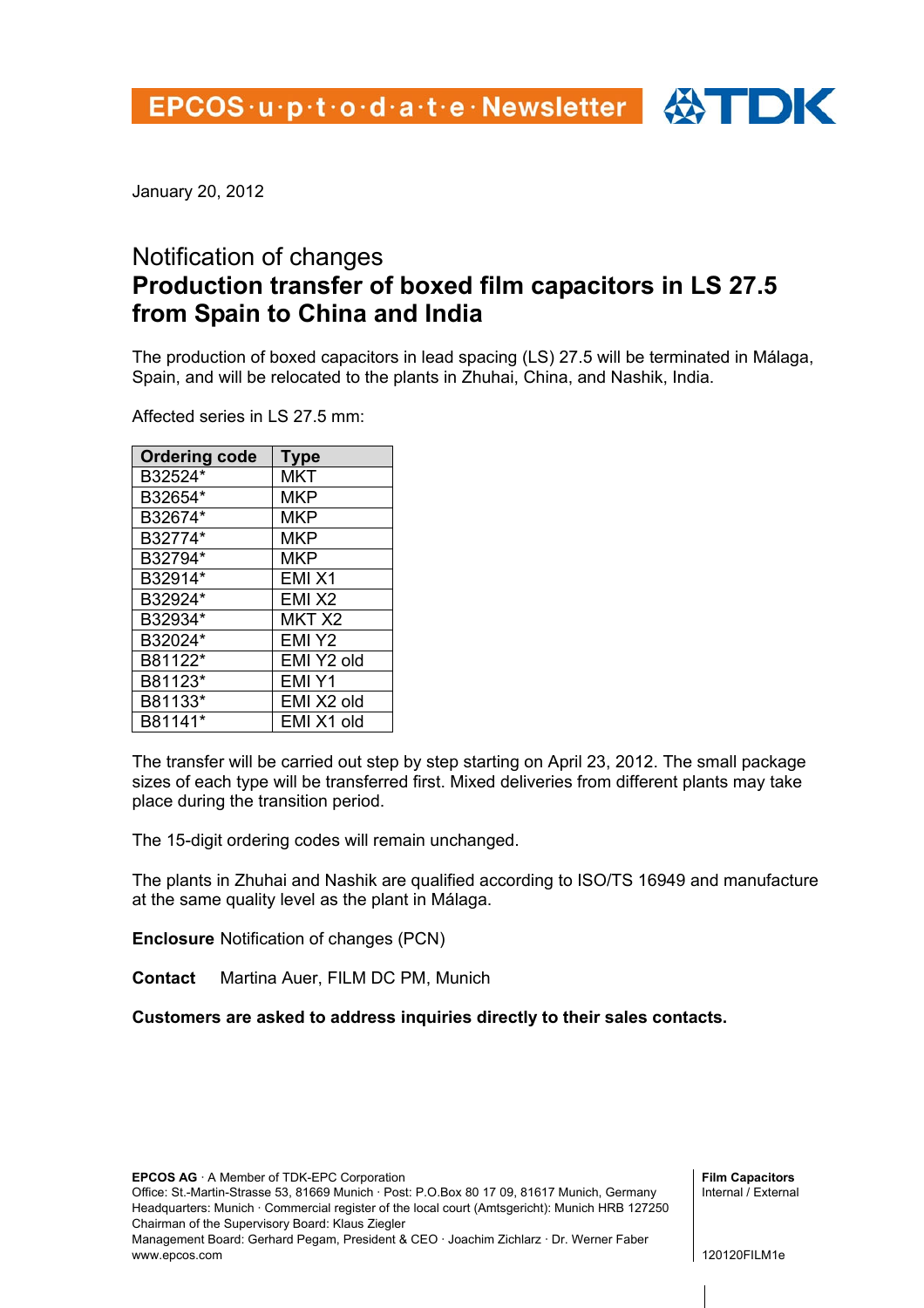

## **Product / Process Change Notification Produkt-/ Prozess-Änderungsmitteilung**

|  | 1. ID No. / ID-Nr.: 600160                                                                                                                                                                                                                                                                   |         | 2. Date of announcement / Datum der Ankündigung:<br>January 20, 2012 |                                                 |                                             |  |
|--|----------------------------------------------------------------------------------------------------------------------------------------------------------------------------------------------------------------------------------------------------------------------------------------------|---------|----------------------------------------------------------------------|-------------------------------------------------|---------------------------------------------|--|
|  | 3. Type $/$<br>Produktgruppe:                                                                                                                                                                                                                                                                |         | Old ordering code /<br>Alte Bestell-Nr.:                             | New ordering code /<br><b>Neue Bestell-Nr.:</b> | Customer part number /<br>Kundensachnummer: |  |
|  | Boxed film capacitors                                                                                                                                                                                                                                                                        | B32524* |                                                                      | No change /                                     |                                             |  |
|  | in LS 27.5 /                                                                                                                                                                                                                                                                                 | B32654* |                                                                      | Keine Änderung                                  |                                             |  |
|  | Gebecherte Folien-<br>B32674*                                                                                                                                                                                                                                                                |         |                                                                      |                                                 |                                             |  |
|  | Kondenstoren im<br>RM 27,5                                                                                                                                                                                                                                                                   | B32774* |                                                                      |                                                 |                                             |  |
|  |                                                                                                                                                                                                                                                                                              | B32794* |                                                                      |                                                 |                                             |  |
|  |                                                                                                                                                                                                                                                                                              | B32914* |                                                                      |                                                 |                                             |  |
|  | B32924*<br>B32934*<br>B32024*                                                                                                                                                                                                                                                                |         |                                                                      |                                                 |                                             |  |
|  |                                                                                                                                                                                                                                                                                              |         |                                                                      |                                                 |                                             |  |
|  |                                                                                                                                                                                                                                                                                              |         |                                                                      |                                                 |                                             |  |
|  |                                                                                                                                                                                                                                                                                              | B81122* |                                                                      |                                                 |                                             |  |
|  |                                                                                                                                                                                                                                                                                              | B81123* |                                                                      |                                                 |                                             |  |
|  |                                                                                                                                                                                                                                                                                              | B81133* |                                                                      |                                                 |                                             |  |
|  |                                                                                                                                                                                                                                                                                              | B81131* |                                                                      |                                                 |                                             |  |
|  |                                                                                                                                                                                                                                                                                              | B81141* |                                                                      |                                                 |                                             |  |
|  | 4. Description of change / Beschreibung der Änderung:                                                                                                                                                                                                                                        |         |                                                                      |                                                 |                                             |  |
|  | Transfer of the remaining production of LS 27.5 boxed film capacitors from Málaga, Spain, to the plants in<br>Nashik, India, and Zhuhai, China. All processes will remain unchanged. Production equipment will be<br>partially transferred./                                                 |         |                                                                      |                                                 |                                             |  |
|  | Die restliche noch in Málaga/Spanien vorhandene Produktion von gebecherten Folien-Kondensatoren im<br>RM 27,5 wird in die Werke nach Nashik/Indien und Zhuhai/China verlagert. Alle Prozesse bleiben<br>unverändert. Produktionsmaschinen werden teilweise verlagert.                        |         |                                                                      |                                                 |                                             |  |
|  | 5. Effect on the product or for customers (quality, specification, lead time) /<br>Auswirkung auf das Produkt oder für den Kunden (Qualität, Spezifikation, Lieferzeiten):                                                                                                                   |         |                                                                      |                                                 |                                             |  |
|  | The capacitors fulfill the agreed specification./                                                                                                                                                                                                                                            |         |                                                                      |                                                 |                                             |  |
|  | Die Kondensatoren erfüllen die vereinbarte Spezifikation.                                                                                                                                                                                                                                    |         |                                                                      |                                                 |                                             |  |
|  | 6. Quality assurance measures / Maßnahmen zur Qualitätssicherung:                                                                                                                                                                                                                            |         |                                                                      |                                                 |                                             |  |
|  | All quality procedures will remain unchanged. The plants in Nashik and Zhuhai are also qualified<br>according to ISO/TS 16949. /                                                                                                                                                             |         |                                                                      |                                                 |                                             |  |
|  | Alle Qualitäts-Standards bleiben unverändert. Die Werke in Nashik und Zhuhai sind auch gemäß<br>ISO/TS 16949 qualifiziert.                                                                                                                                                                   |         |                                                                      |                                                 |                                             |  |
|  | 7. Scheduled date of introduction / Geplante Einführung: April 23, 2012                                                                                                                                                                                                                      |         |                                                                      |                                                 |                                             |  |
|  | 8. Customer feedback / Rückmeldung vom Kunden:<br>If EPCOS does not receive notification to the contrary within a period of 10 weeks, EPCOS assumes that<br>the customer agrees to the change. For an interim period we cannot rule out that old as well as new<br>products will be shipped. |         |                                                                      |                                                 |                                             |  |
|  | Falls EPCOS innerhalb von 10 Wochen keine gegenteilige Mitteilung erhält, geht EPCOS davon aus, dass<br>die geplante Änderung vom Kunden akzeptiert ist. Innerhalb einer Übergangszeit kann es vorkommen,<br>dass sowohl alte wie auch neue Ware geliefert wird.                             |         |                                                                      |                                                 |                                             |  |